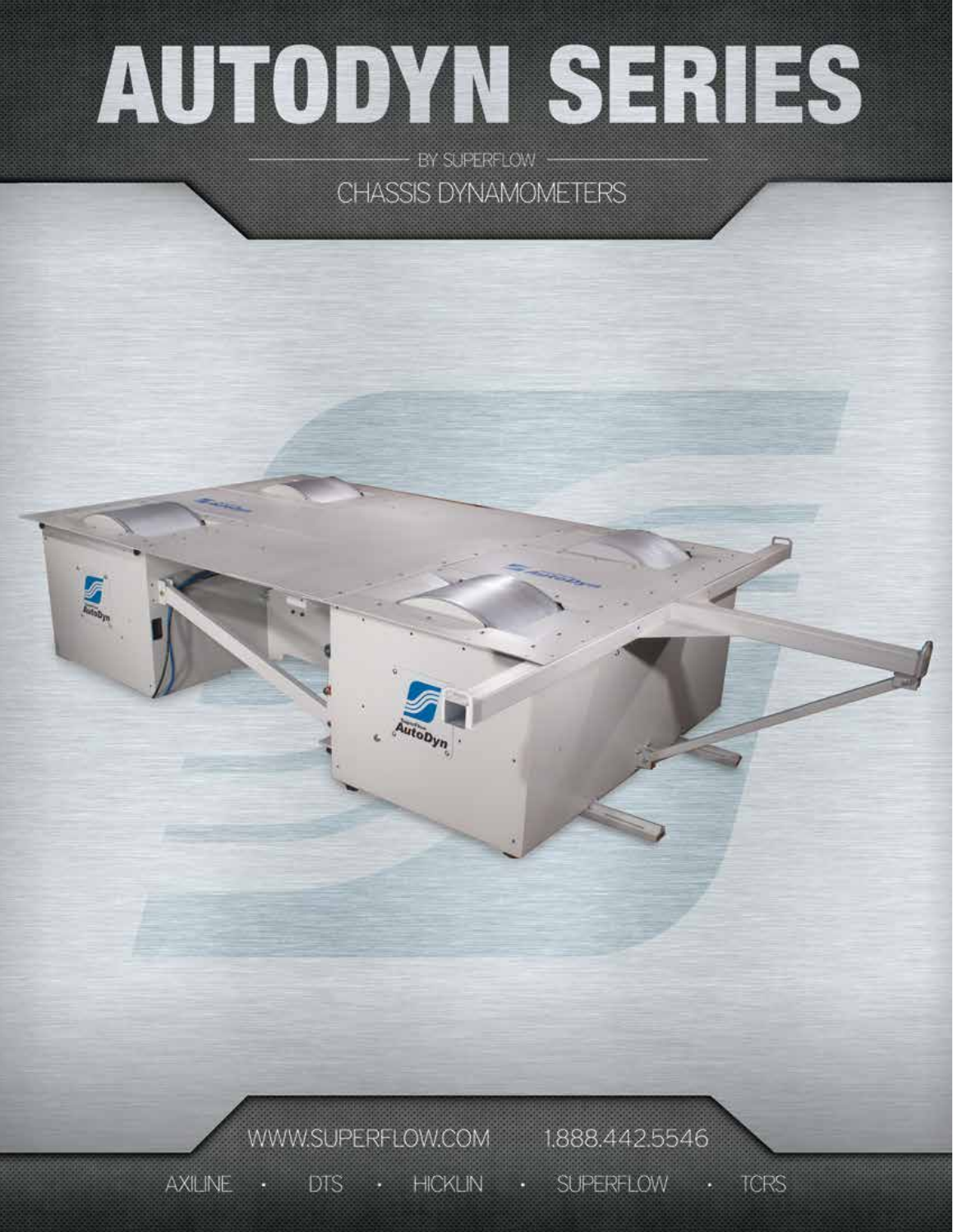WWW.SUPERFLOW.COM

# SUPERFLOW'S MANY INDUSTRY FIRSTS







mechancial AWD synchronization

To offer a windows® based data

acquisition system

With independent torque measurement at front & rear axle



For more than 40 years, SuperFlow® has been designing and manufacturing industry leading flowbenches, engine dynamometers, chassis dynamometers and advanced Windows® based data acquisition systems. Today, with more than 10,000 products in the field, SuperFlow® is far and away the most experienced and well rounded manufacturer in the industry offering the most complete selection of test equipment. SuperFlow's<sup>®</sup> four major brands, Axiline®, Hicklin® Engineering, SuperFlow® and TCRS®, test or rebuild every component of the drive train from the engine and transmission to the torque converter, drive shaft and axles. Come see why thousands have already trusted SuperFlow® for all of their testing needs.

AUTODYN™ SERIES CHASSIS DYNAMOMETERS

# SUPERFLOW® - THE INDUSTRY STANDARD

The SuperFlow® AutoDyn™ chassis dynamometers were designed with one goal: to provide the most accurate and repeatable testing possible. Every square inch of the AutoDyn's™ were engineered to be better from the true Mechanical AWD Synchronization system to the solid steel frame construction, which reduces noise and vibration, no detail has been spared. It is no coincidence that our chassis dynamometers are used all over Europe at

the best Audi®, Mercedes® and BMW® tuners and also throughout the United States at the companies that define the automotive performance and racing industries. You might actually be surprised to learn who all uses a SuperFlow® AutoDyn™, as they're probably the best kept secret in performance chassis dynamometers. Come and see why hundreds of companies trust the SuperFlow® AutoDyn's™ for all of their testing needs.

# AUTODYN™ - ENGINEERED TO BE BETTER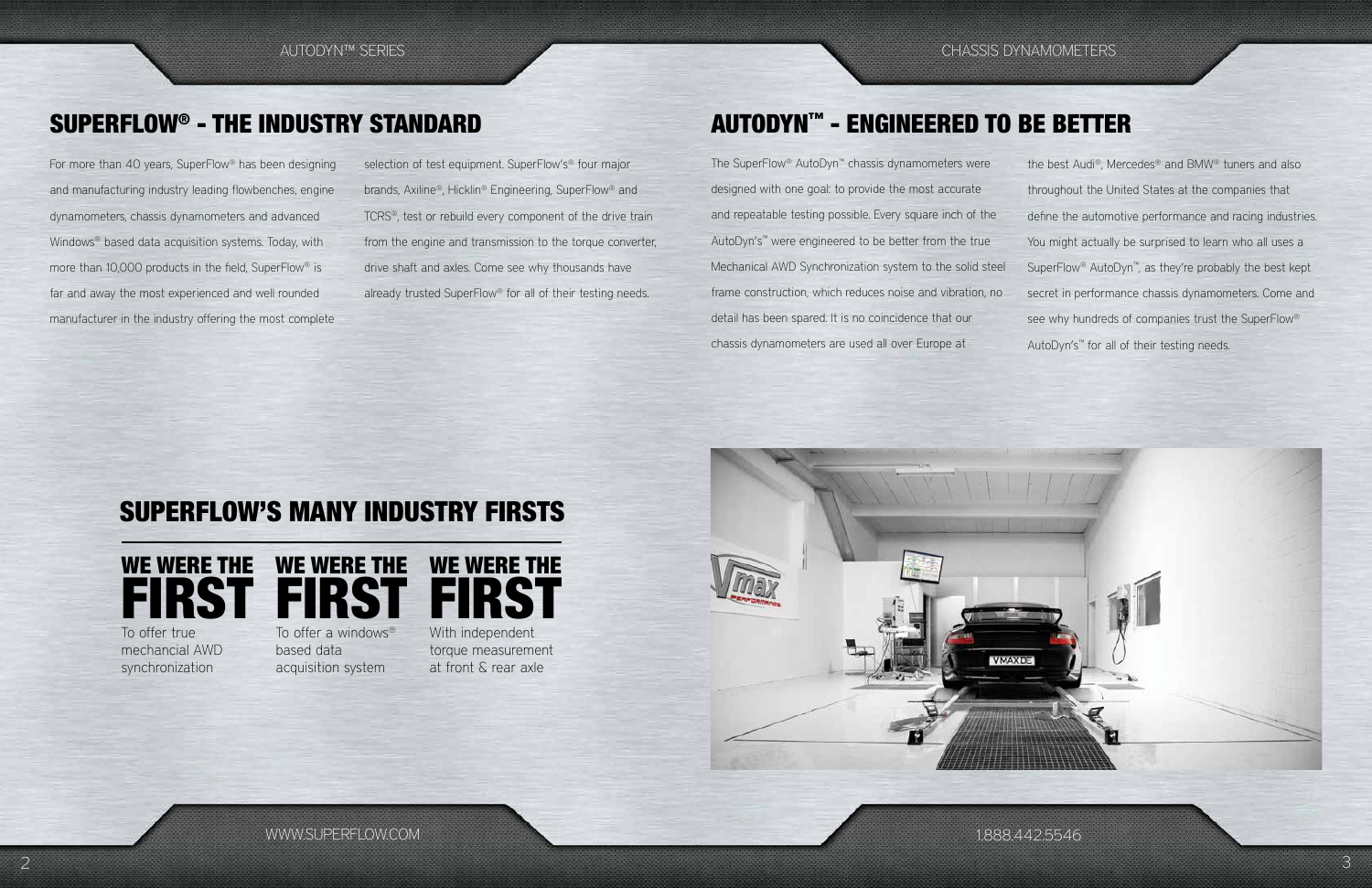WWW.SUPERFLOW.COM

1.888.442.5546

Precision, trunnion mounted differentials allow individual torque measurement of each axle (AWD models) so you can see total torque thru the RPM range and also the torque split between the front and rear axles to tune for drivability. They also allow accurate measurement of dyno



## ROAD SIMULATION TECHNOLOGY NEWSLOAD SERVER THE MECHANICAL AWD SYNCHRONIZATION

losses so the inertia of the dyno does not affect the test results. Further, it means SuperFlow® dynos are not susceptible to inaccuracies based on heat in the dyno components like the differentials and couplings.

Mechanical linkage and a true understanding of Road Load Simulation have made SuperFlow® AutoDyn's™ unrivaled in this category. SuperFlow® Road Simulation Technology accurately loads vehicles according to their inertia, aerodynamic losses and rolling losses, not simply a pre-determined curve based only on the inertia of the vehicle.

SuperFlow® pioneered mechanical AWD synchronization and we've enjoyed the imitation attempts since (belts, gearboxes, electronic synchronization, etc.), but the truth is driveshafts are the only correct method because

lutoDur

they don't stretch under heavy loads and they are a positive mechanical connection. If you're serious about tuning AWD cars, the AWD SuperFlow® AutoDyn's™ are the only option.

Push-button wheel base adjustment is not only convenient; it's also the right way to accommodate AWD vehicles because it allows the vehicles to be loaded in the same position on the rolls every time. Non-adjustable cradle rolls systems that simply stack rolls together to accommodate AWD vehicles produce inconsistencies in testing as one vehicle might land between rolls and another may land on top of the rolls, creating a different testing environment for each vehicle.

utoDvi

AUTODYN™ SERIES CHASSIS DYNAMOMETERS

# THE SUPERFLOW® AUTODYN™ ADVANTAGES

## TRUNNION MOUNTED DIFFERENTIALS

## PUSH-BUTTON WHEEL BASE ADJUSTMENT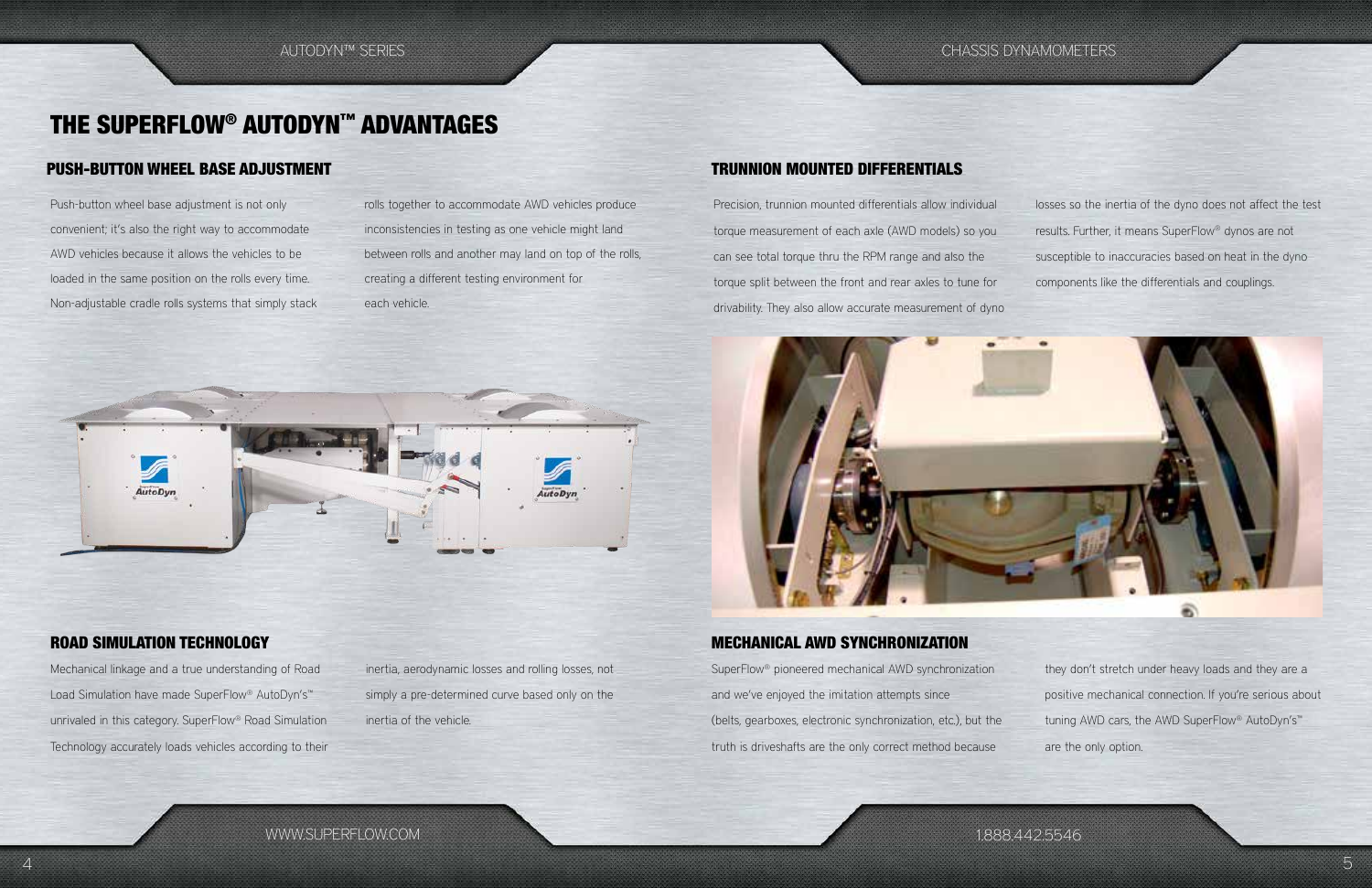1.888.442.5546

High capacity eddy current absorbers allow for both inertia and loaded testing. On all models, they're coupled to each other and to the rolls with positive mechanical couplings like differentials and driveshafts. This allows accurate measurement of parasitic horsepower losses in each individual dyno we manufacture. WinDyn® is loaded with this data at the factory to compensate for the losses and provide accurate readings.



Our large 30" and 42" diameter, single-roll dynamometers provide superior traction with minimum tire deflection. This means vehicles can be secured to the dyno in a linear fashion without adding unneeded downforce (which won't be there on the track). This reduces heat build-up during testing so tires are not put through damaging heat cycles. Comparative cradle roll systems cause tire deflection in two points at each tire producing more heat in the tires, and less accurate measurement by the dyno.

## EDDY CURRENT ABSORPTION CAPABILITIES LARGE CONTACT PATCH



AUTODYN™ SERIES CHASSIS DYNAMOMETERS

# THE SUPERFLOW® AUTODYN™ ADVANTAGES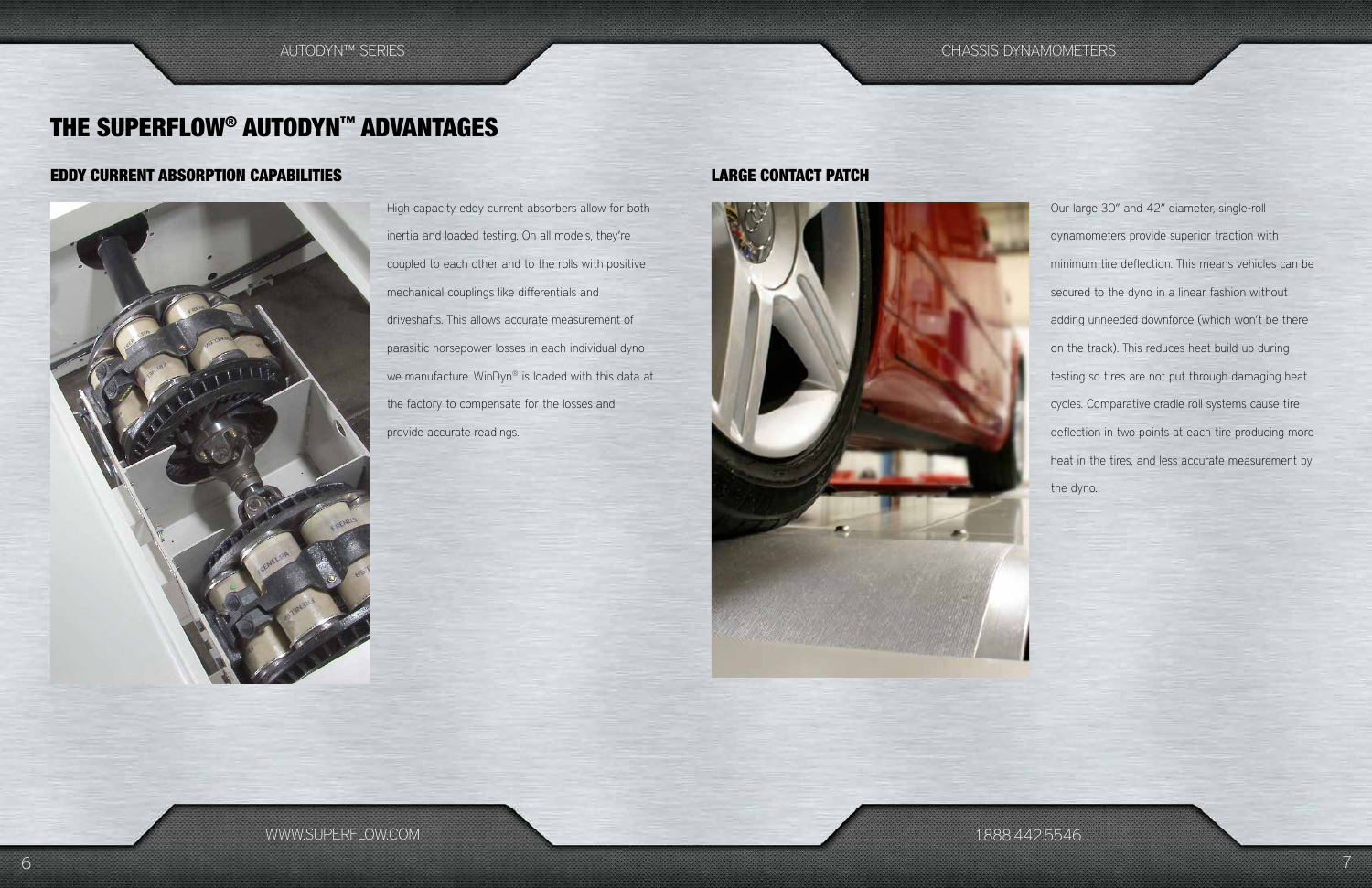WWW.SUPERFLOW.COM

### Speed (kph) 150 200 250 300 1200 (KW) 1000 800 চ å 600 400 ਟੋ 200 125 150 175 200 100 Speed (mph)

-3-min -Cont -Min

1.888.442.5546

There is a reason that the AutoDyn™ 880E AWD is used all over the world by some of the most respected names in automotive performance. That reason is simple: SuperFlow® has perfected the art of accurate road simulation via a simple and reliable mechanical linkage. SuperFlow's® Road Simulation Technology (RST) utilizes heavy-duty differentials and a steel drive shaft to synchronize the front and rear roll speeds along with eddy-current brakes to accurately load vehicles according to their inertia, aerodynamic losses and rolling losses. SuperFlow® RST prevents damage to the differentials and viscous couplings of AWD vehicles and removes the chance of activating a vehicles traction control system or ABS while accurately loading each vehicle as if it were traveling down the road or track.

SuperFlow® RST is much simpler and more accurate than complicated belt systems that stretch and break or

## **SPECIFICATIONS**

# AUTODYN™ 880E ALL-WHEEL-DRIVE

inconsistent electronically synced systems that allow the front and rear rollers to spin at different speeds, causing driveline windup and damaging driveline components. Differentials and driveshafts allow SuperFlow® to accurately measure and compensate for the parasitic losses of every dyno produced so that each one leaves the factory calibrated with its own inertia and parasitic data. The end result is the most accurate torque and power measurement available. Further, torque is measured using two temperature-compensated load cells, one at each roll set, so you're not only able to see total torque across the rpm range, but also the torque split between the front and rear axles.

The AutoDyn™ 880E AWD's large 42" knurled rolls provide superior traction and minimal tire deflection so testing is as close to real world conditions as possible. Cradle roll systems deflect the tire in two locations which builds more heat in the tire and results in less accurate hp measurement than large single roll dynos like the AutoDyn™ 880E AWD.

1 Other track widths available, call 1.888.442.5546 for more details. 2 Different track widths change dimensions. 3 Other inertia's available, call for more details.



| <b>ROLL DIAMETER</b>          | 42" (107 cm)                                                    |
|-------------------------------|-----------------------------------------------------------------|
| <b>PEAK POWER</b>             | 2,500 HP (1,864 kW)                                             |
| <b>PEAK ABSORBED POWER</b>    | 1,600 HP (1,193 kW)                                             |
| <b>MAX SPEED</b>              | 200 mph (322 km/h)                                              |
| <b>TRACK WIDTH'</b>           | 40" inside - 84" outside<br>$(102 cm - 213 cm)$                 |
| <b>DIMENSIONS<sup>2</sup></b> | 102 x 47 x 173 (out) - 158 (in)<br>in. (259 x 119 x 439-401 cm) |

| <b>WHEELBASE</b>            | 88" - 134" (224 - 340 cm)                        |
|-----------------------------|--------------------------------------------------|
| <b>BASE SYSTEM INERTIA3</b> | 3,467 lbs. (1,573 kg)                            |
| <b>AXLE WEIGHT</b>          | 14,000 lbs (6,350 kg)                            |
| <b>AIR REQUIREMENTS</b>     | 50 - 100 psi (345 - 690 kPa)                     |
| <b>POWER REQUIREMENTS</b>   | 110 - 250 VAC / 15 - 8 A,<br>208 - 250 VAC / 40A |

## AutoDyn 880E AWD - Power Curves

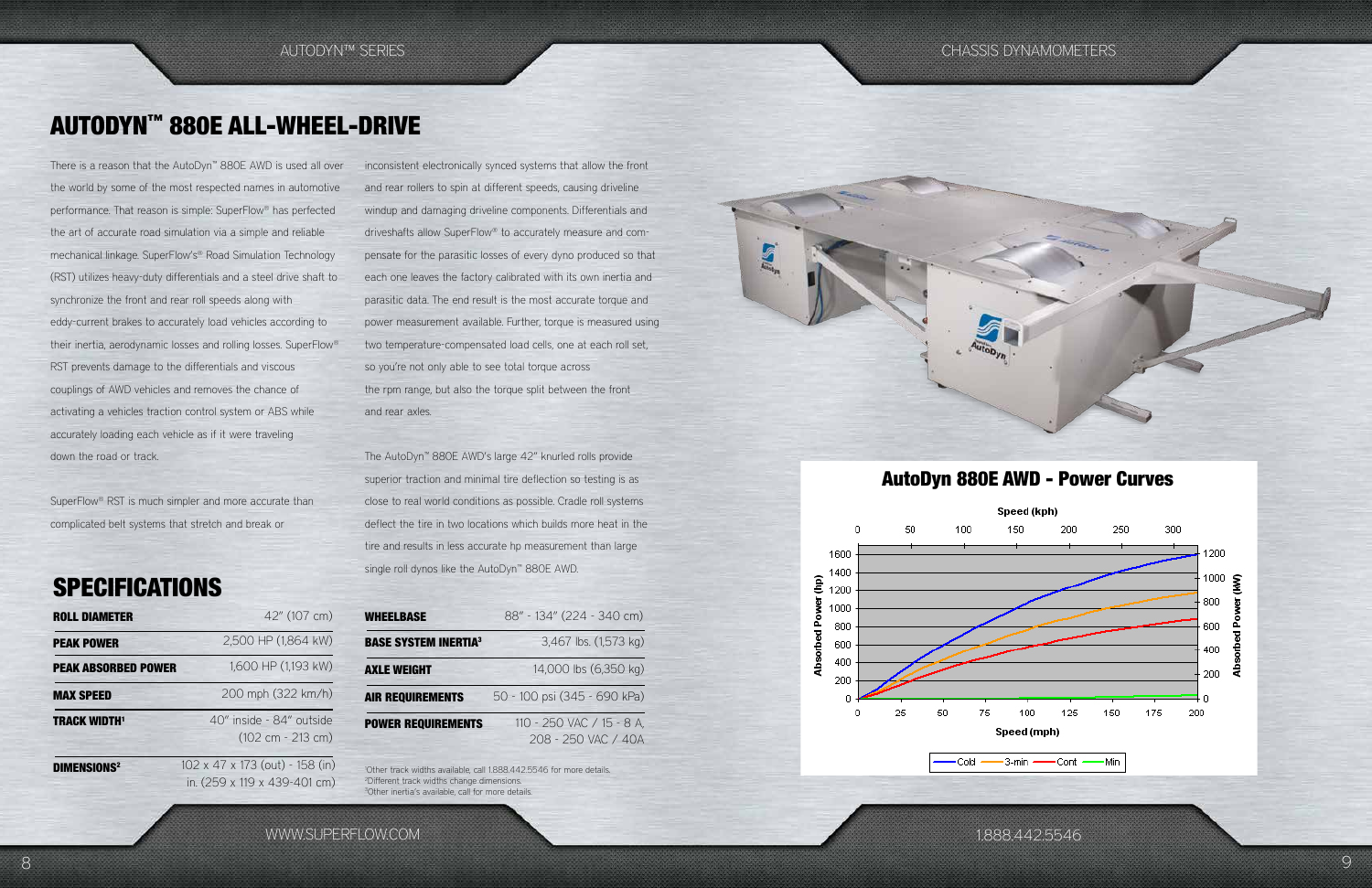1.888.442.5546

Just like the AutoDyn™ 880E AWD, the AutoDyn™ 30 AWD uses SuperFlow® Road Simulation Technology (RST) to mechanically synchronize the front and rear roll speeds and accurately load each vehicle. This is done with precise, race-inspired differentials and a steel drive shaft that connects the front and rear rollers along with an eddy-current brake to accurately load vehicles according to their inertia, aerodynamic losses and rolling losses. SuperFlow® RST prevents damage to the differentials of AWD vehicles and removes the chance of activating the traction control system or ABS, while accurately loading each vehicle as if it were traveling down the road or track.

SuperFlow® does not use complicated belt systems that stretch and break or inconsistent electronically synced systems that allow the front and rear rollers to spin at different speeds, causing driveline windup and damaging driveline components. Differentials and driveshafts allow SuperFlow® to measure and

# AUTODYN™ 30 ALL-WHEEL-DRIVE

compensate for the parasitic losses of every dyno produced so that each one leaves the factory calibrated with its own inertia and parasitic data. The end result is the most accurate torque and power measurement available. Further, torque is measured using two temperature-compensated load cells, one at each roll set, so you can see total torque across the rpm range, and also the torque split between the front and rear axles.

The 30" knurled rolls provide superior traction and minimal tire deflection so testing is accurate and repeatable. It combines the low profile frame commonly found on cradle roll systems with the added traction benefits of a large single roll dyno so it works perfect in a pit of with a 4-post lift. It features push-button wheel base adjustment so it easily accommodates most AWD vehicles on the road today.

# **SPECIFICATIONS**

| <b>WHEELBASE</b>           | 92" - 130" (234 cm - 330 cm)                           |
|----------------------------|--------------------------------------------------------|
| <b>BASE SYSTEM INERTIA</b> | 2,400 lbs. (1,089 kg)                                  |
| <b>AXLE WEIGHT</b>         | 8,000 lbs per axle (3,629 kg)                          |
| <b>AIR REQUIREMENTS</b>    | 50 - 100 psi (345 - 690 kPa)                           |
| <b>POWER REQUIREMENTS</b>  | 110 VAC / 15A or 250 VAC /<br>8A and 208-250 VAC / 20A |





| <b>ROLL DIAMETER</b>       | 30" (76.2 cm)                                                  |
|----------------------------|----------------------------------------------------------------|
| <b>PEAK POWER</b>          | 2,500 HP (1,864 kW)                                            |
| <b>PEAK ABSORBED POWER</b> | 850 HP (633.8 kW)                                              |
| <b>MAX SPEED</b>           | 175 mph (282 km/h)                                             |
| <b>TRACK WIDTH</b>         | 26" inside - 100" outside<br>(66 cm - 254 cm)                  |
| <b>DIMENSIONS</b>          | 120 x 35 x 170 (out) - 133 (in)<br>in. (305 x 89 x 432-338 cm) |

## AutoDyn 30 AWD - Power Curves

Speed (kph)

 $-$  Cont  $\overline{a}$ - Min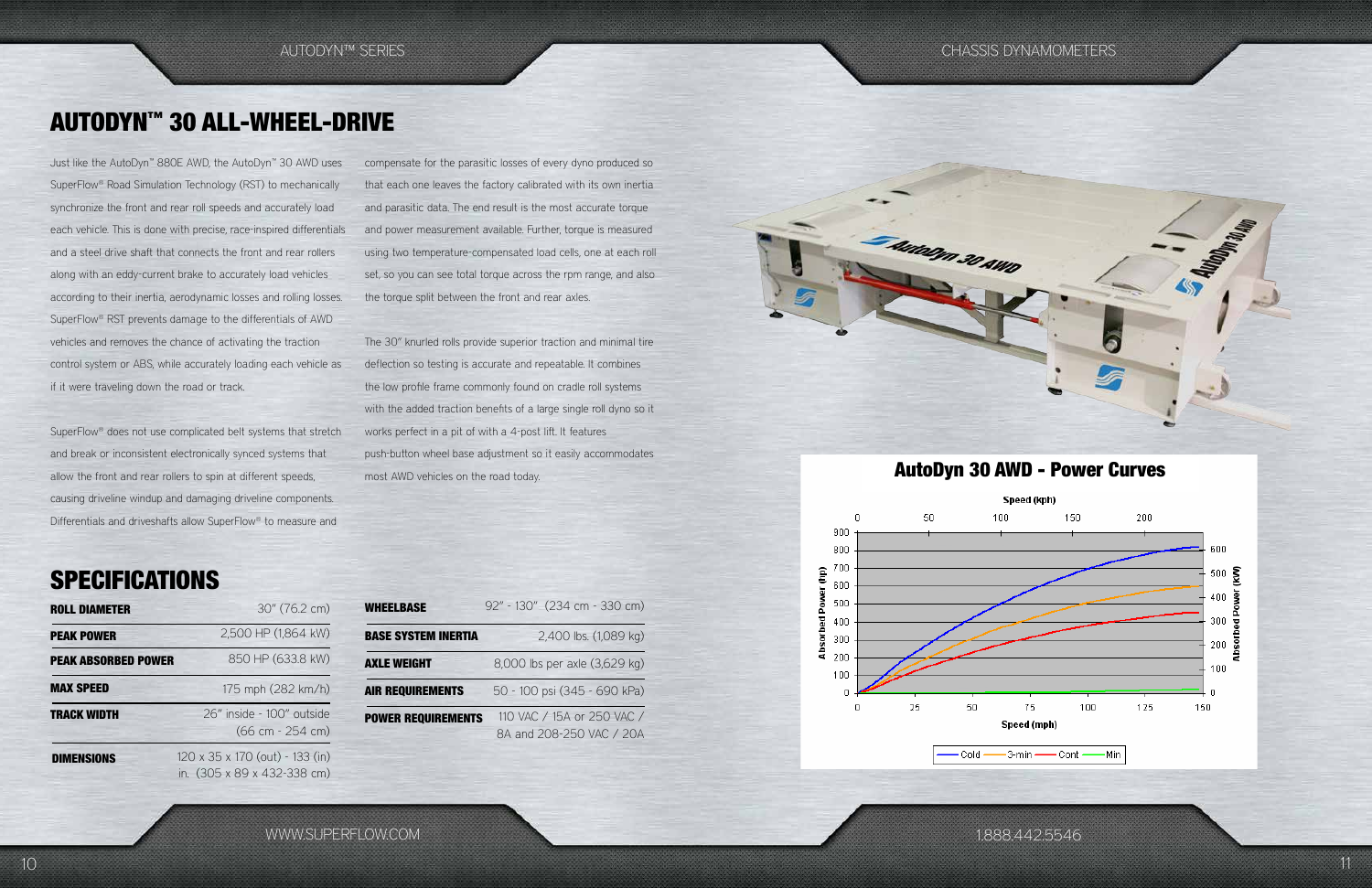WWW.SUPERFLOW.COM

 $-3$ -min -Cont Min

1.888.442.5546

The AutoDyn™ 849 two-wheel-drive chassis dyno is unrivaled in the marketplace. Its dual eddy current absorbers provide 1,600 horsepower of absorption capability and its large 42" diameter rolls create one of the largest contact patches available to the market. The size of the rolls and their knurled surface generate superior traction and cause minimal tire deflection so testing is as close to real world conditions as possible. These features make the AutoDyn™ 849 perfect for anyone who is serious about tuning high horsepower vehicles. It has the low end torque to handle the biggest diesel pickup trucks and the high end horsepower to handle turbocharged and nitrous equipped two wheel drive cars.

The AutoDyn™ 849's dual eddy current absorbers lets you perform loaded testing to make EFI tuning simple and fast. The absorbers are coupled directly to the rolls through a heavy-duty differential for the most accurate testing possible. The included WinDyn® Dynamometer Software makes it easy to test at

# **SPECIFICATIONS**

# AUTODYN™ 849 TWO-WHEEL-DRIVE

varying rates of acceleration, deceleration, steady speeds, and part or full throttle through multiple gears. You can simulate circle track, road course, and high-performance street applications or use SuperFlow® Road Simulation Technology (RST) to reproduce real-world driving conditions. SuperFlow® (RST) accurately loads vehicles according to their inertia, aerodynamic losses and rolling losses so you know that when you get to the track your vehicle will perform just like it did on the dyno.

The AutoDyn™ 849 is also easily upgradeable to AWD if your testing needs were to change down the road. With the addition of a second roll set and a driveshaft to synchronize the front and rear rolls, the SF-849 quickly and affordably becomes the SF-880 AWD chassis dynamometer. This grants you the peace of mind to know that you can start with a top of the line 2WD dynamometer and easily turn it into the best AWD chassis dynamometer on the market when the time is right for you.

| <b>WHEELBASE</b>            | N/A                                              |
|-----------------------------|--------------------------------------------------|
| <b>BASE SYSTEM INERTIA3</b> | 2,550 lbs. (1,157 kg)                            |
| <b>AXLE WEIGHT</b>          | 14,000 lbs (6,350 kg)                            |
| <b>AIR REQUIREMENTS</b>     | 50 - 100 psi (345 - 690 kPa)                     |
| <b>POWER REQUIREMENTS</b>   | 110 - 250 VAC / 15 - 8 A,<br>208 - 250 VAC / 40A |

| <b>ROLL DIAMETER</b>          | 42" (107 cm)                                   |
|-------------------------------|------------------------------------------------|
| <b>PEAK POWER</b>             | 2,500 HP (1,864 kW)                            |
| <b>PEAK ABSORBED POWER</b>    | 1,600 HP (1,193 kW)                            |
| <b>MAX SPEED</b>              | 200 mph (322 km/h)                             |
| <b>TRACK WIDTH1</b>           | 28" inside - 96" outside<br>$(71 cm - 243 cm)$ |
| <b>DIMENSIONS<sup>2</sup></b> | 102 x 54 x 47 in.<br>(259 x 137 x 119 cm)      |

1 Other track widths available, call 1.888.442.5546 for more details. 2 Different track widths change dimensions. 3 Other inertia's available, call for more details.



## AutoDyn 849 - Power Curves

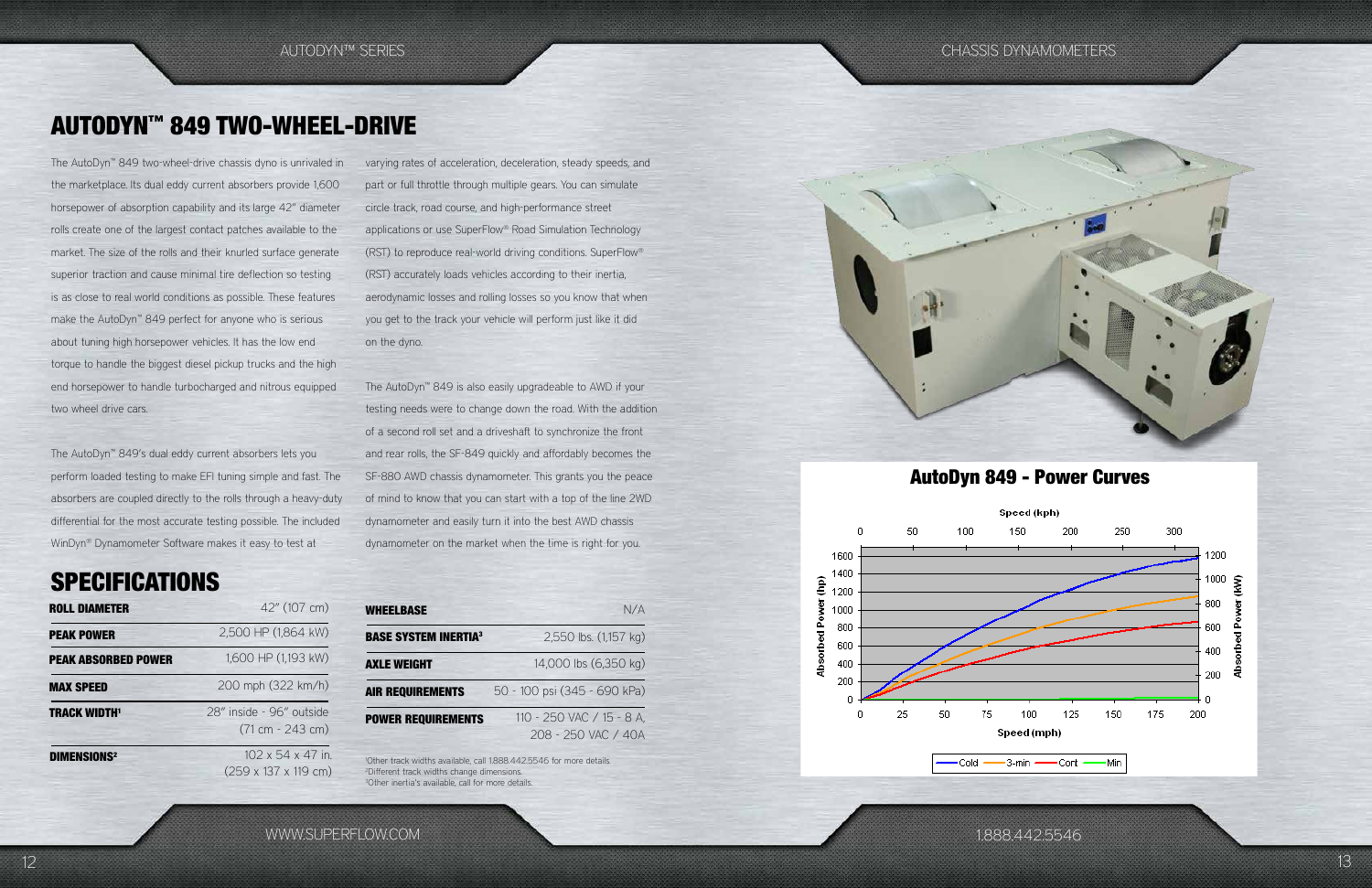Autobyn 30

SuperFlow

AutoDyn 30

AUTODYN™ SERIES CHASSIS DYNAMOMETERS

WWW.SUPERFLOW.COM

1.888.442.5546

OE UAGOINT

The AutoDyn™ 30 is quite possibly the most versatile chassis dynamometer on the market today. It comes standard with SuperFlow® Road Simulation Technology (RST) to accurately load vehicles according to their inertia, aerodynamic losses and rolling losses. The 2,500 hp measurement capacity and its available 2,200 hp absorption capability allow you to test just about anything a customer would bring through your door. The AutoDyn™ 30 was the first chassis dyno on the market to feature the innovative center mounted eddy current design. This design makes the footprint of the AutoDyn™ 30 very small, saving you valuable shop space without losing any of the benefits of the eddy current absorber.

Adding to it's versatility is the available upgrade paths for the AutoDyn™ 30. Should your testing needs change, the AutoDyn™ 30 can be upgraded to AWD and/or AC Motoring at any time. Adding a second roll set and a

# **SPECIFICATIONS**

# AUTODYN™ 30 TWO-WHEEL-DRIVE

driveshaft to synchronize the front and rear rolls transforms the AutoDyn™ 30 into the AutoDyn™ 30 AWD. Adding SuperFlow's<sup>®</sup> AC electric motor allows you to motor the test vehicle to perform emissions drive cycles, inertia simulations, evaluate frictional losses and conduct many other engineering test procedures. These available upgrade paths give you great flexibility and peace of mind so that if your testing needs were to change in the future you won't need to buy an entirely new piece of equipment, simply upgrade the dyno to meet your new requirements.

Its 30" knurled rolls provide superior traction and minimal tire deflection so testing is accurate and repeatable. The AutoDyn™ 30 combines the low profile frame commonly found on cradle roll systems with the added traction benefits of a large single roll dyno so it works perfect in a pit of with a 4-post lift.

| <b>ROLL DIAMETER</b>       | 30" (76.2 cm)                                 | <b>DIMENSIONS</b>          |
|----------------------------|-----------------------------------------------|----------------------------|
| <b>PEAK POWER</b>          | 2,500 HP (1,864 kW)                           | <b>WHEELBASE</b>           |
| <b>PEAK ABSORBED POWER</b> | 1,100 HP (SEC) /<br>2,200 HP (DEC) -          | <b>BASE SYSTEM INERTIA</b> |
|                            | (820 kW / 1,641 kW)                           | <b>AXLE WEIGHT</b>         |
| <b>MAX SPEED</b>           | 225 mph (362 km/h)                            | <b>AIR REQUIREMENTS</b>    |
| <b>TRACK WIDTH</b>         | 26" inside - 100" outside<br>(66 cm - 254 cm) | <b>POWER REQUIREMENTS</b>  |

| 30" (76.2 cm)                                 | <b>DIMENSIONS</b>          | 120 x 40.5 x 35 in.<br>$(305 \times 103 \times 89 \text{ cm})$ |
|-----------------------------------------------|----------------------------|----------------------------------------------------------------|
| 2,500 HP (1,864 kW)                           | <b>WHEELBASE</b>           | N/A                                                            |
| 1,100 HP (SEC) /<br>2,200 HP (DEC) -          | <b>BASE SYSTEM INERTIA</b> | 1,200 lbs. (544 kg)                                            |
| (820 kW / 1,641 kW)                           | <b>AXLE WEIGHT</b>         | 8,000 lbs per axle (3,629 kg)                                  |
| 225 mph (362 km/h)                            | <b>AIR REQUIREMENTS</b>    | 50 - 100 psi (345 - 690 kPa)                                   |
| " inside - 100" outside<br>$(66 cm - 254 cm)$ | <b>POWER REQUIREMENTS</b>  | 110 VAC / 15A or 250 VAC /<br>8A and 208-250 VAC / 20A         |

# AutoDyn 30 - Power Curves

-3-min -Cont Min

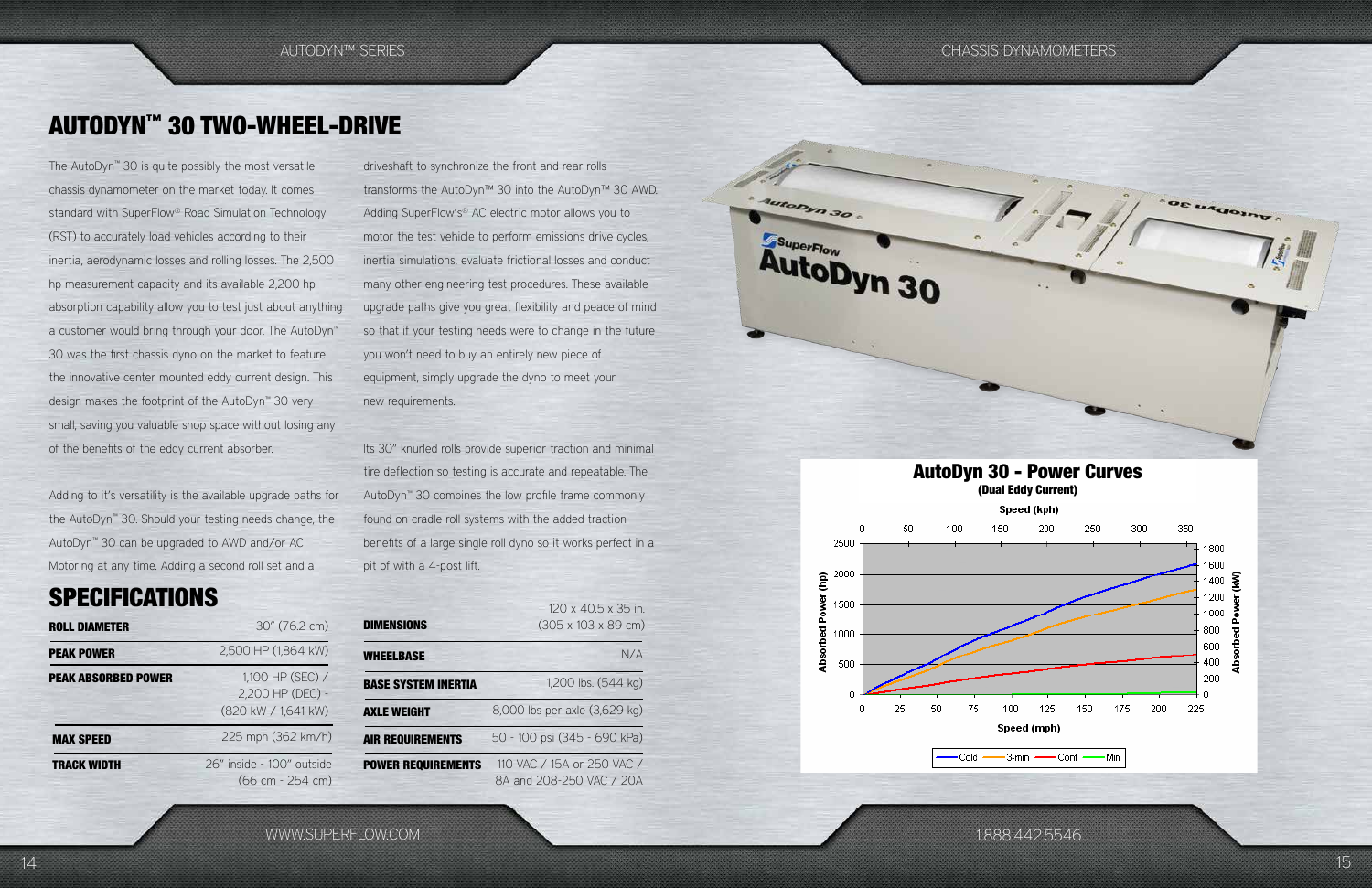1.888.442.5546





SuperFlow's® advanced WinDyn® Data Acquisition System provides a wealth of pre-defined tests. Standard tests can be performed in single-gear or all-gear and at

> test data plots. Your tabular data and graphical data can appear side by side on the screen for easy comparison. You can also overlay test data to compare it graphically with up to 10 simultaneous overlays.

> > WinDyn® offers 10 custom test screens to monitor realtime test data on meters, digital readouts, bar graphs and plots. Real-time data on every screen continuously updates even when the screen is not in use.

The built in post test graphing and data analysis capabilities allow you to view up to 10 user-defined pages in tabular format. When the test is complete, click the graph icon to automatically generate up to 10 different

The powerful Sensor Box includes two 32-bit microprocessors to gather data at more than 1000 Hz and display data at 100 lines per second. Two set-point controllers can be operated in either open or closed loop modes. A built in weather station measures atmospheric conditions during the test so WinDyn® can correct recorded data to world wide standards (ECE, DIN, SAE, STP, etc.). Four liquid crystal displays (LCD) can be configured to any user-selected channel. The modular sensor box design allows easy expansion for optional sensors including OBDII, air flow, fuel flow, pressure, temperature, lambda and several emissions measurement devices at any time.

# WINDYN® DATA ACQUISITION SYSTEM

# IN-TEST MONITORING

POST TEST ANALYSIS

# SENSOR BOX

# HAND HELD CONTROLLER

part or wide open throttle. These include: acceleration,

deceleration, step, steady-state, aero load, road load, drive



cycle and track lap.

The commander is a wired handheld controller housed in a rugged impact resistant enclosure. It features an eight-line by forty-character liquid crystal display. Twenty seven keys handle data entry and test setup with ten soft-keys that are automatically labeled for function during each test. The display can show any of a hundred separate measurements in real time and provide the operator with prompts and choices for running the test.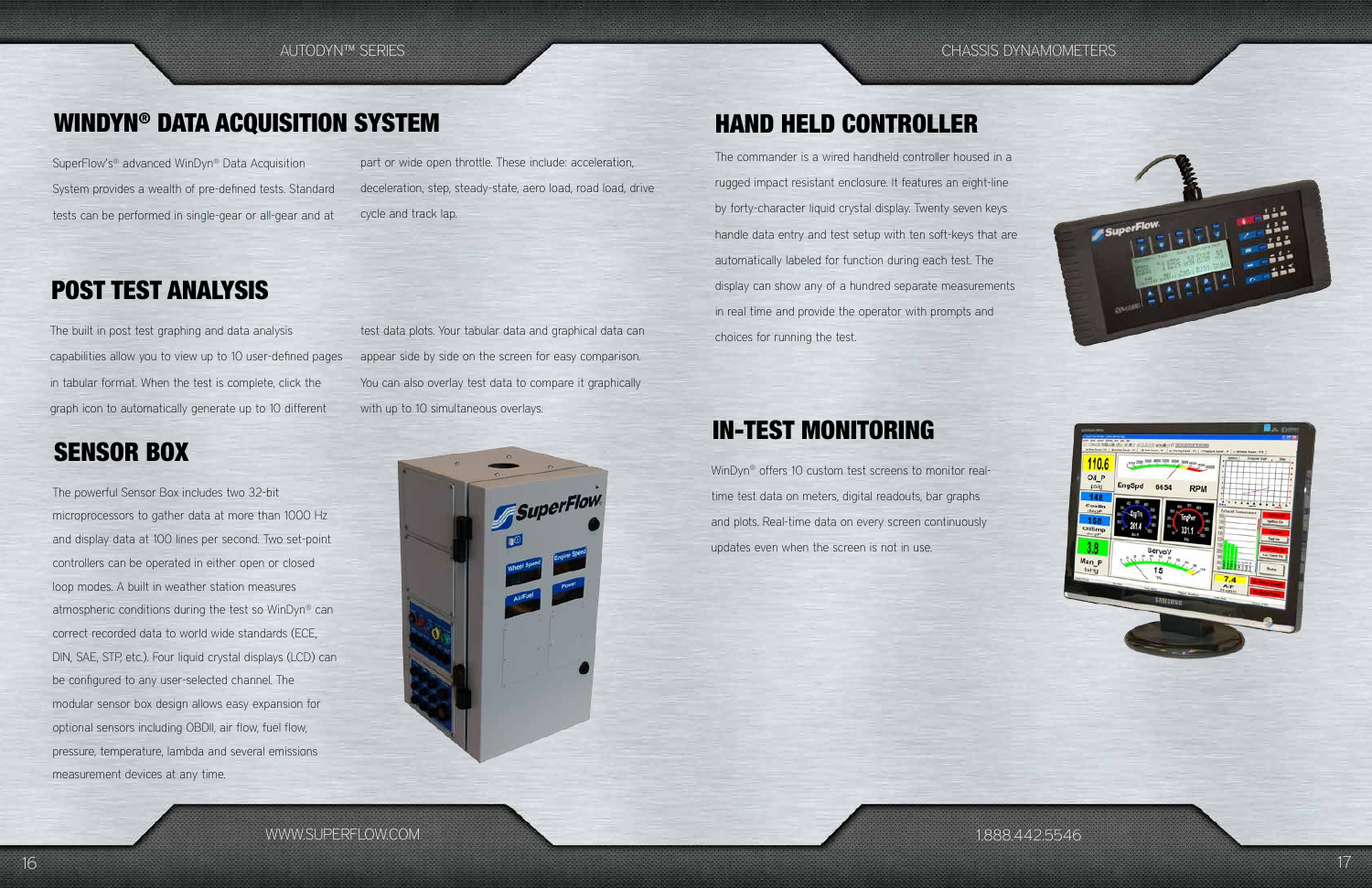

WWW.SUPERFLOW.COM

1.888.442.5546

## ABOVE GROUND RAMP KIT DIESEL EXHAUST OPACITY METER AIR FUEL SENSORS



With SuperFlow's® OBD-II Interface Module you can easily monitor and record any OBD-II data that the ECM makes available directly in our WinDyn® dynamometer software. The device plugs directly into the OBD-II port and automatically shows you

the available PIDs for that vehicle. You can then quickly configure the system to display the channels that you want to monitor live on custom, user-defined WinDyn® screens. With SuperFlow's® high speed data acquisition you can close-loop control to OBD-II channels and save any of them you want for post test analysis and graphing. With the OBD-II Interface Module you're also able to read Diagnostic Trouble Codes (DTC's) and clear them once they are resolved. Contact a SuperFlow® Sales Engineer today for more information on the OBD-II Interface Module for your SuperFlow® chassis dyno.



SuperFlow's® Inductive Spark Pick-Up Assembly features a rugged housing that protects the device from tough shop environments and allows

SuperFlow<sup>®</sup> offers lightweight aluminum ramp kits for the AutoDyn™ 11 and AutoDyn™ 30 chassis dynos. Kits include heavy-duty aluminum ramps and extended

it to provide years of service. With user-adjustable sensitivity you're able to dial in the device exactly how you want it. The spark pick-up includes one inductive clip. For wasted spark ignition systems a second clip can be added. Contact SuperFlow® today for more information on this and other options to get the most out of your SuperFlow® chassis dyno.



more information on this and all the available options for your SuperFlow<sup>®</sup> chassis dyno.



SuperFlow<sup>®</sup> offers several complete lambda packages and tail pipe probes for measuring air/fuel ratio. These packages

SuperFlow's® Driver's Trace Software integrates seamlessly with your SuperFlow® chassis dynamometer and allows drivers to follow a real-time moving driver's trace

on it's easy-to-read display. It can run any .csv based drive cycle and it is easy to configure. Special operations like shift points or display messages for the driver can be included in the trace so each test is accurate and repeatable. Contact a SuperFlow® Sales Engineer today for more information on our Drivers Trace Software for your chassis dynamometer. \*Requires WinDyn® 2.7 or higher.

platforms that support the vehicle during testing. Because they are light-weight these ramps work great for portable dyno applications and they are easy to move in and out of place. Ramps are perfect if you are unable to install your SuperFlow® chassis dyno in a pit or when shop space is limited because they stack neatly out of the way when not in use. Contact a SuperFlow® Sales Engineer today to get the correct ramp kit for your chassis dynamometer.

## OBD-II INTERFACE MODULE INDUCTIVE SPARK PICK-UP ASSEMBLY DRIVER'S TRACE SOFTWARE



SuperFlow's® Diesel Exhaust Opacity Meter measures the opacity of visible smoke coming from the exhaust. It's rugged and portable design provides years of easy use. Contact SuperFlow® today for

integrate with WinDyn® for live monitoring and post test graphing and anaylsis.

## PRESSURE PANEL



## TEMPERATURE PANEL



Additional 10 channel pressure panel. High and low pressure transducers available individually.

Additional 16 channel thermocouple panels available. Extra Type K transducers sold separately.

## ANALOG PANEL



8 channel analog panel to integrate exhaust gas analyzers, lambda sensors, 02 sensors, etc. Select 0-1V, 0-5V, 0-10V, 0-20V or 0-30V in any combination.